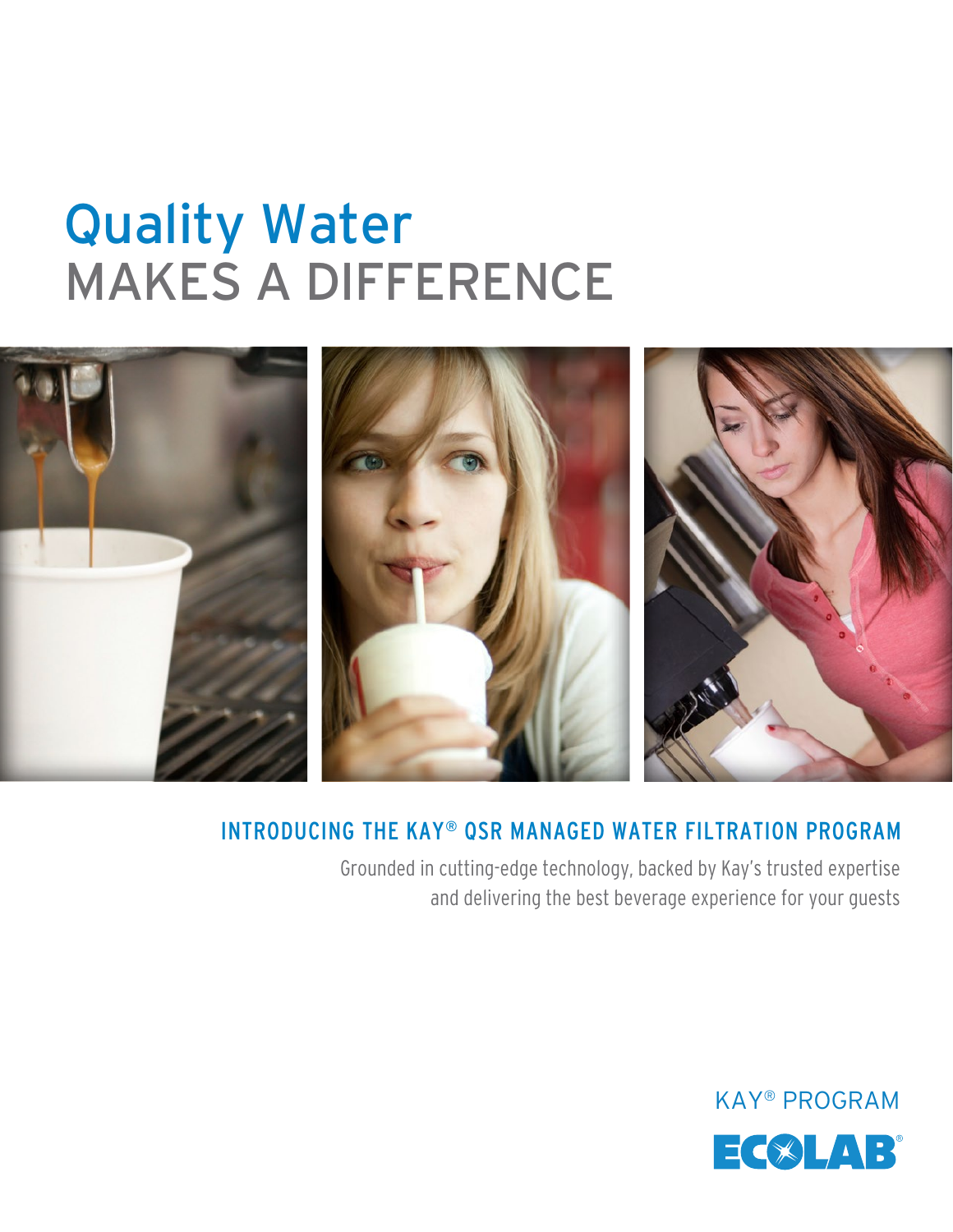# EXPERTLY DELIVERED Quality Water

A comprehensive, managed water filtration program that puts the focus on beverage quality

#### INDUSTRY LEADING TECHNOLOGY

- Patented design for high flow, high capacity applications
- Patented hollow carbon media
- Chlorine and chloramines removal
- Cyst reduction

### PROVEN SERVICE AND EXPERTISE

- Customizable platform based on beverage applications and local water conditions
- Automatic annual filter change outs completed by Kay Territory Representative
- Unit level water testing and reporting to ensure consistency and quality
- Filtration system inspections during Value Visits

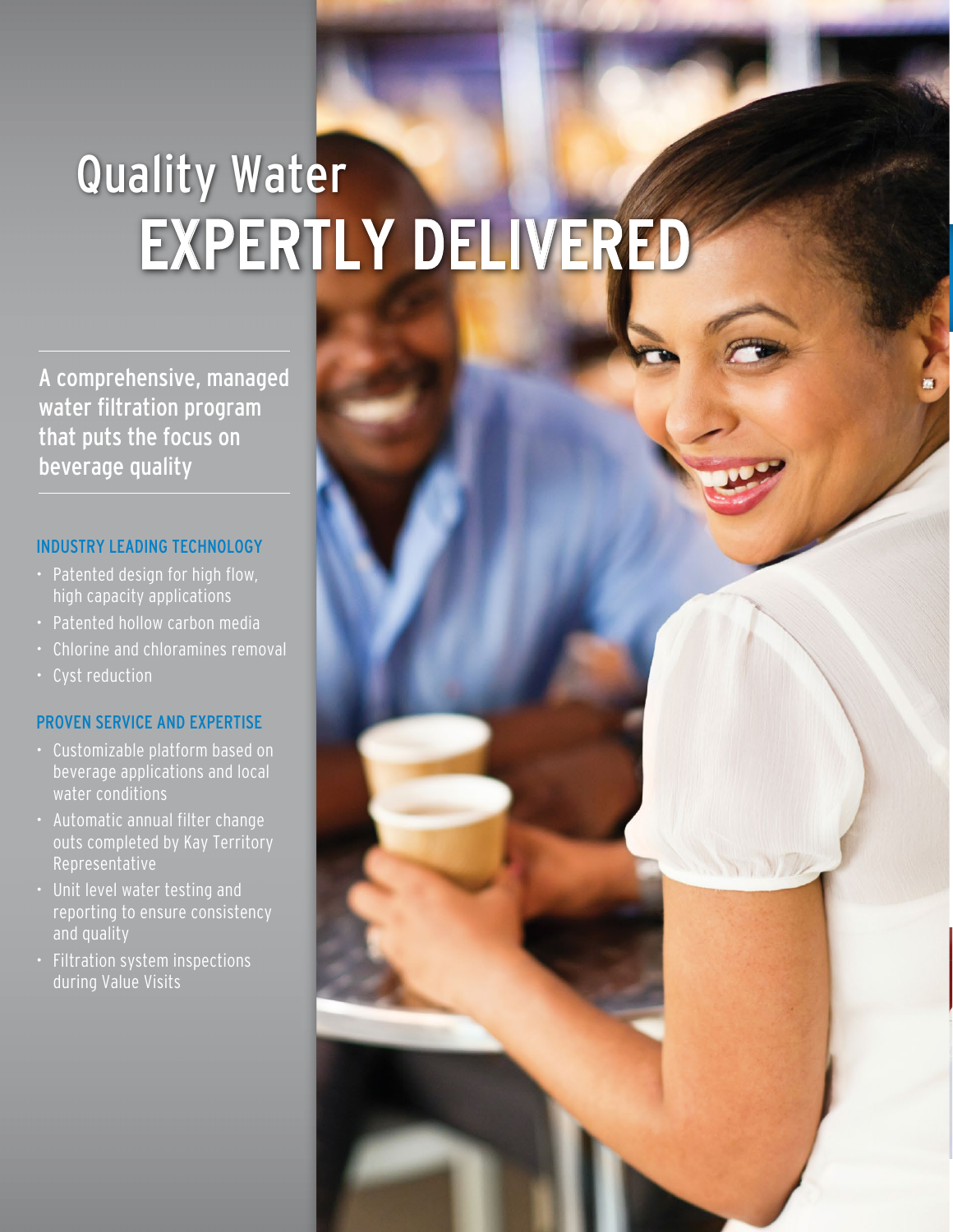# Quality Water MATTERS

## **71 % OF CONSUMERS** NOW PURCHASE A WEEK OR MORE A WEEK OR MORE A WEEK OR MORE A WEEK OR MORE A WEEK OR MORE A WEEK OR MORE A WEEK OF MORE A WEEK OF MORE A WEEK OF MORE A WEEK OF MORE A WEEK OF MORE A WEEK OF MORE A WEEK OF OF CONSUMERS NOW PURCHASE

The KAY® QSR Managed Water Filtration Program aligns cutting edge technology with industry leading service and expertise - a complete solution that is critical to **protecting the quality** of the beverages that you serve.

### ENHANCE GUEST SATISFACTION

- Deliver consistent, high quality beverages
- Reduce poor tastes and unpleasant odors
- Improve clarity in teas and other beverages

### IMPROVE OPERATIONAL EFFICIENCY

- Reduce energy consumption
- Protect against expensive service calls and equipment downtime
- Optimize equipment life and performance

### SUPPORT FOOD SAFETY

- Sanitary, quick-change technology
- Protection against parasitic cysts



*The KAY QSR Managed Water Filtration Program includes everything from installation to filter change outs allowing you to focus on what matters most—your guests.*

\*Technomic's "Beverage Consumer Trend Report," 2012